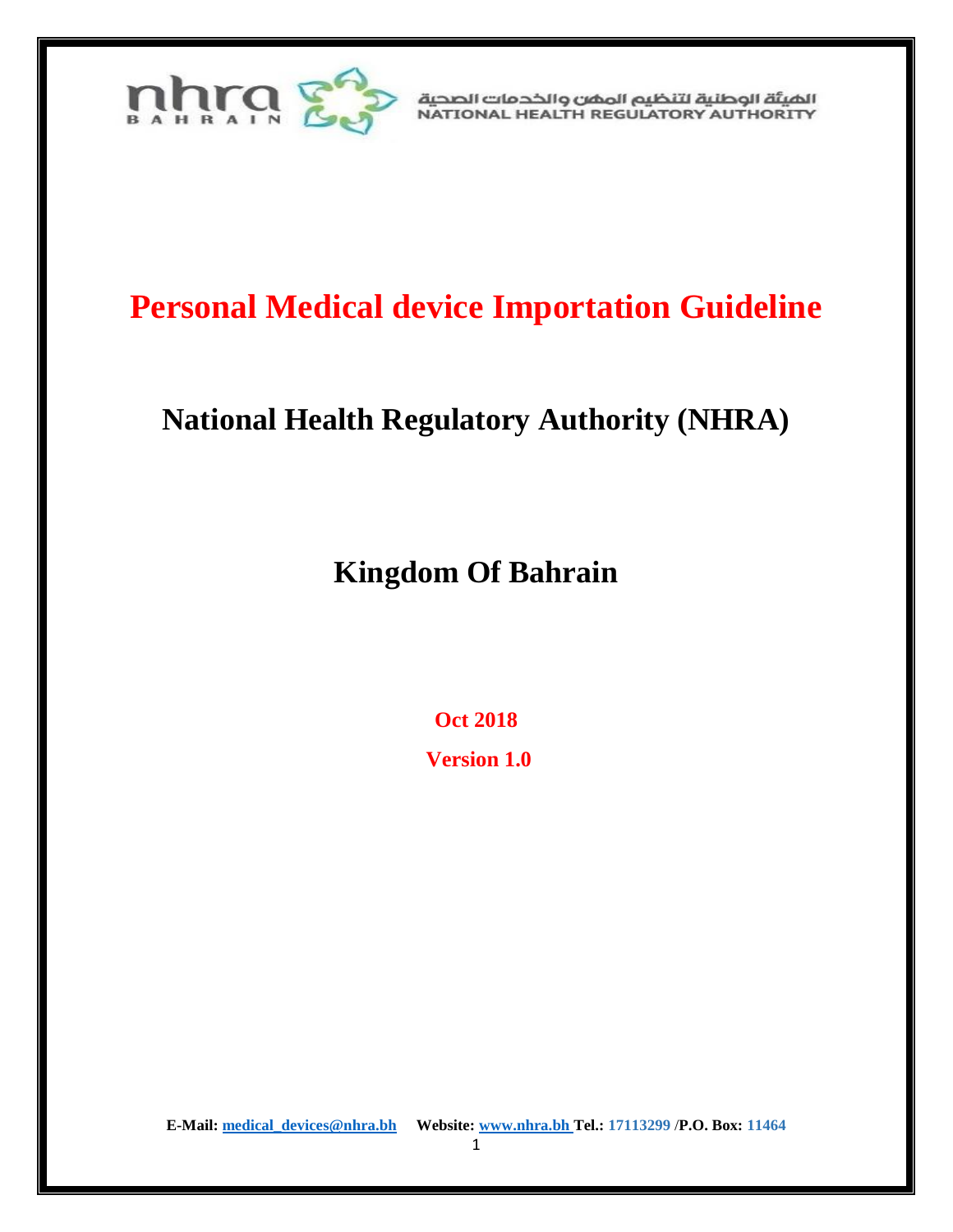

الضيئة الوطنية لتنظيم المضن والخدمات الصحية<br>NATIONAL HEALTH REGULATORY AUTHORITY

### **Contents**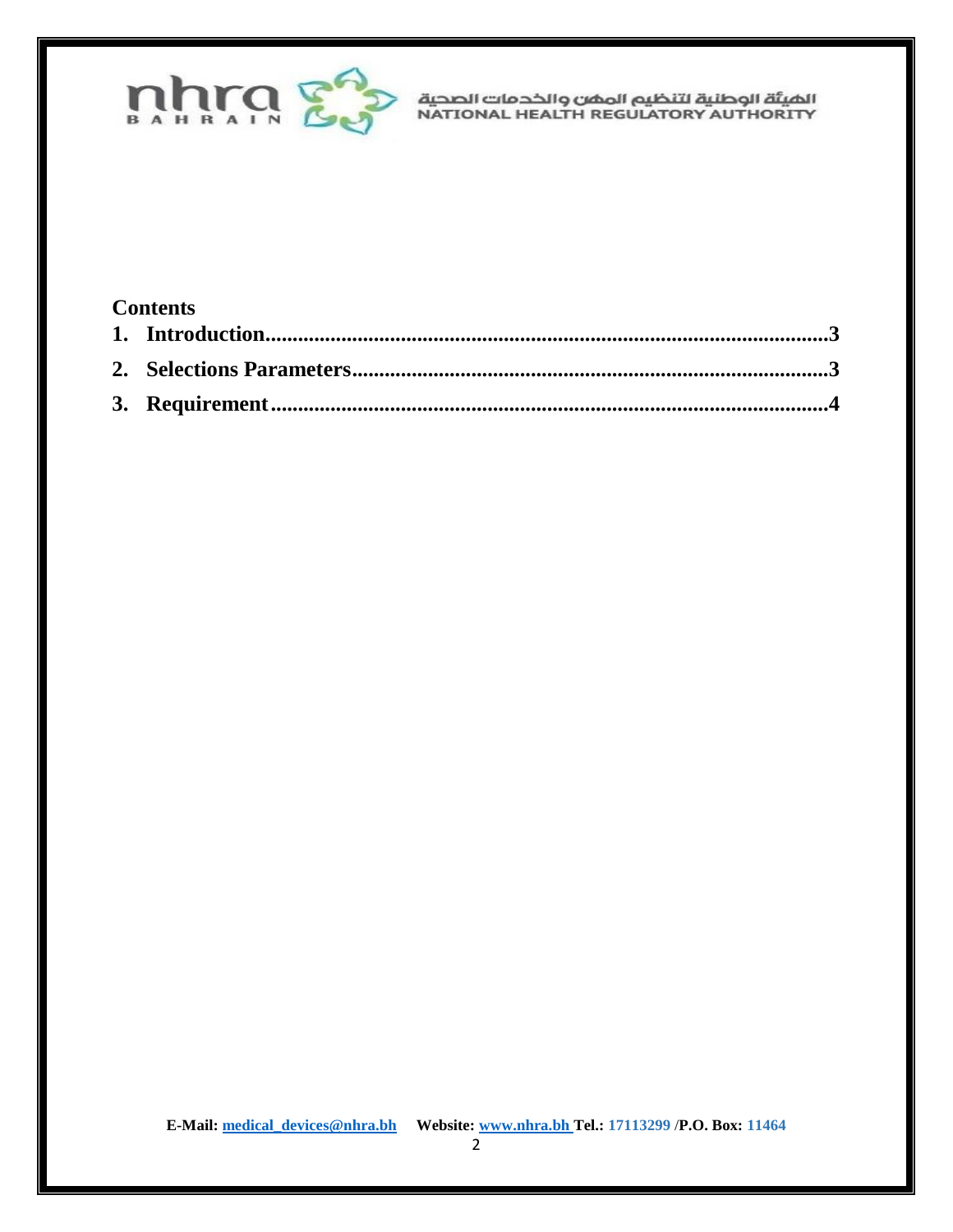

الهيئة الوطنية لتنظيم المهن والخدمات الصحية NATIONAL HEALTH REGULATORY AUTHORITY

### <span id="page-2-0"></span>**1. Introduction**

This guideline is intended to guide all individuals that import personnel use medical devices for different purposes of diagnosis, prevention, treatment, or monitor of diseases. For example, contact lenses, blood pressure monitor, home use blood glucose meter…etc.

Different brands and models may vary in terms of their design, function, operation, price, quality and user-friendliness. This guideline ensures that the imported medical device is safe, functioning and appropriate to individual's need.

Use of unsafe medical devices or improper use of medical devices may not only cost money, but more importantly it affects the user health.

#### <span id="page-2-1"></span>**2. Selections Parameters**

- 1. Consulting a healthcare professional is important to ensure that the purchased medical device suits health condition.
- 2. Quality of imported medical device should be guaranteed by asking for quality assurance certificate before purchasing.
- 3. Importation should be from reputable supplier, as medical devices require after sales service from the supplier.
- 4. Ensure the supplier/ manufacturer will provide instruction/user manual in proper language.
- 5. Check medical device warranty to ensure after-sale service.